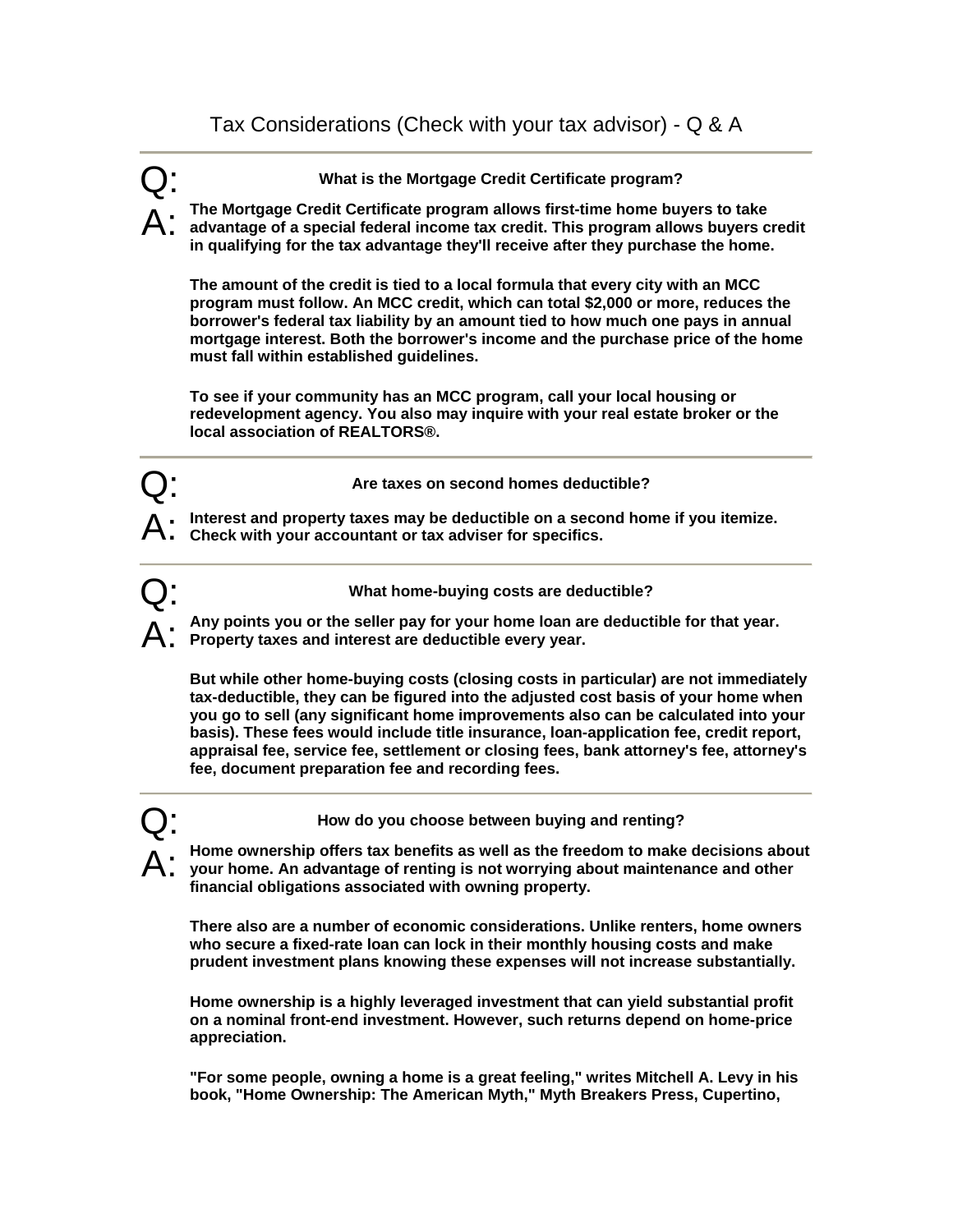**Calif.; 1993.** 

**"It does, however, have a price. Besides the maintenance headache, the amount of after-tax money paid to the lender is usually greater than the amount of money otherwise paid in rent," Levy concludes.** 

**As for evaluating the risk associated with home ownership, David T. Schumacher and Erik Page Bucy write in their book "The Buy & Hold Real Estate Strategy," John Wiley & Sons, New York; 1992, that "good property located in growth areas should be regarded as an investment as opposed to a speculation or gamble."** 

**The authors recommend that prospective buyers spend a few months investigating a community. Many people make the mistake of buying in the wrong area.** 

**"Just because certain properties are high-priced doesn't necessarily mean they have some inherent advantage," the authors write. "One property may cost more than another today, but will it still be worth more down the line?"**



A: **The mortgage interest deduction entitles you to completely deduct the interest on your home loan for the year in which you paid it. You must itemize deductions in order to do this, which means your total deductions must exceed the IRS's standard deduction.** 

**Another point to remember is that the amount of interest on your loan goes down each year you pay on your mortgage (all standard home-loan formulas pay off interest first before significantly paying into principal). That's why paying extra on your principal every year can help you pay off your loan early.** 



A: **Today a vacation home may be purchased for investment purposes as well as enjoyment. And yes, there may be tax benefits, but check with your tax professional.** 

**Some people buy a vacation home with the idea of turning it into a permanent retirement home down the road, which puts them ahead on their payments. Another benefit is that the interest and property taxes are tax deductible, which helps to offset the cost of paying for a second home. A vacation home also can be depreciated if you live in it less than 14 days a year.** 

**Resources:** 

**\* "Real Estate Investing From A to Z," William Pivar, Probus Publishing, Chicago; 1993.** 

**\* "The Ultimate Language of Real Estate,'' John Reilly, Dearborn Financial Publishing, Chicago; 1993.** 



Are there tax credits for first-time home buyers?

A: **Many city and county governments offer Mortgage Credit Certificate programs, which allow first-time home buyers to take advantage of a special federal income tax write-off, which makes qualifying for a mortgage loan easier.**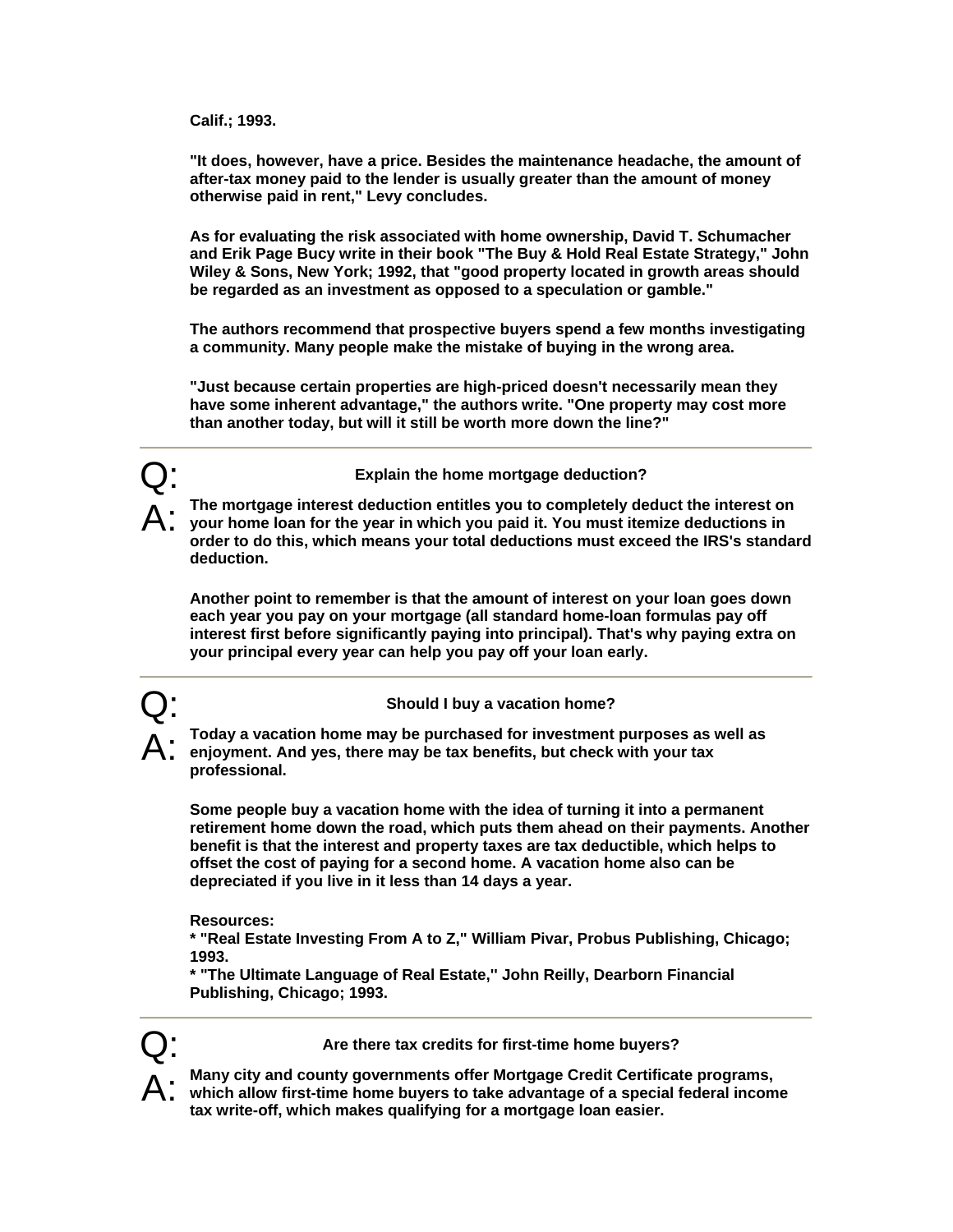**Requirements vary from program to program. People wanting to apply should contact their local housing or community development office.** 

**Here is a list of four general requirements to keep in mind:** 

**\* Some credit may be claimed only on your owner-occupied principal residence.** 

**\*There are maximum income limits, which vary by locality and family size.** 

**\* You must be a first-time home buyer, which means you must not have had any kind of ownership interest in a principal residence during the past three years. This restriction may be waived, however, if you are buying property within certain target areas.** 

**\* Allocations must be available. A local MCC program may have to decline new applications when it runs out of funds.** 

## Q: **Are seller-paid points deductible?**

A: **As of Jan. 1, 1991, homeowners have been able to deduct points paid by the seller. This deduction previously was reserved only for points actually paid by the buyer.** 



Here are some ways to save money on taxes:

**\* Mortgage interest on loans up to \$1 million is completely deductible for the year in which you pay it to buy, build or improve your principal residence plus a second home.** 

**\* Points, or loan origination fees, also are deductible no matter who pays them, the buyer or the seller.** 

**\* Most homeowners, except the wealthy and those living in high-priced markets, no longer need to worry about capital gains taxes. The exemption has been raised to \$500,000 for married couples and \$250,000 for single owners. It can be taken every two years. Homeowners should always keep all receipts of permanent home improvements and of mortgage closing costs. If you do have to pay capital gains taxes, these costs can be added to your adjusted cost basis. Consult your tax adviser for more information.** 

**Resources:** 

**\* "Tax Information for First-Time Homeowners," IRS Publication 530, and "Selling Your Home," IRS Publication 523. Call (800) TAX-FORM to order.** 

## Q: **Why buy a house?**



**\* You need a tax break. The mortgage interest deduction can make home ownership very appealing.** 

**\* You are not counting on price appreciation in the short term.** 

**\* You can afford the monthly payments.** 

**\* You plan to stay in the house long enough for the appreciation to cover your transaction costs. The costs of buying and selling a home include real estate commissions, lender fees and closing costs that can amount to more than 10 percent of the sales price.** 

**\* You prefer to be an owner rather than a renter.**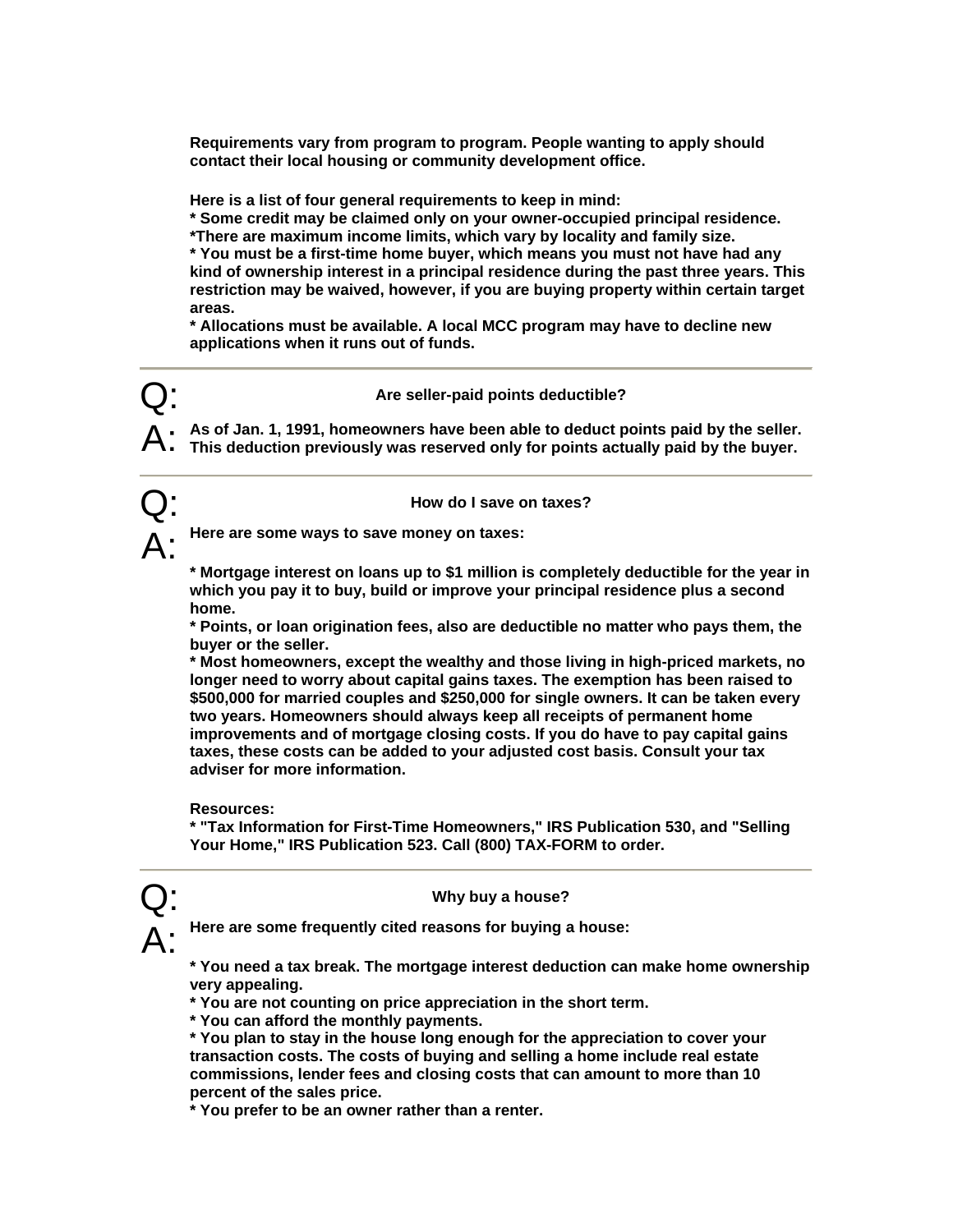- **\* You can handle the maintenance expenses and headaches.**
- **\* You are not greatly concerned by dips in home values.**

Q: **What are the rules for mortgage credit certificates?** 

A: **To qualify for a mortgage credit certificate, both your income and the purchase price of the home must fall within established city guidelines. These guidelines vary by city but generally only permit people who earn an average income or slightly higher than average income.** 

**A limited number of cities have authorized the MCC program. Contact your municipal housing department for more information.** 

## Q: **Are points deductible?**

Points paid by the buyer or the seller are deductible for the year in which they are **paid.** 



Q: **Where do I get information on IRS publications?** 

A: **The Internal Revenue Service publishes a number of real estate publications. They are listed by number:** 

- **\* 521 "Moving Expenses"**
- **\* 523 "Selling Your Home"**
- **\* 527 "Residential Rental Property"**
- **\* 534 "Depreciation"**
- **\* 541 "Tax Information on Partnerships"**
- **\* 551 "Basis of Assets"**
- **\* 555 "Federal Tax Information on Community Property"**
- **\* 561 "Determining the Value of Donated Property"**
- **\* 590 "Individual Retirement Arrangements"**
- **\* 908 "Bankruptcy and Other Debt Cancellation"**
- **\* 936 "Home Mortgage Interest Deduction"**

**Order by calling 1-800-TAX-FORM.** 

Q: **How do I reach the IRS?** 

A: **To reach the Internal Revenue Service, call (800) TAX-1040.** 

Q: **How are fees and assessments figured in a homeowners association?** 

A: **Homeowners association fees are considered personal living expenses and are not tax-deductible. If, however, an association has a special assessment to make one or more capital improvements, condo owners may be able to add the expense to their cost basis. Cost basis is a term for the money an owner spends for permanent improvements throughout their time in the home and is used to reduce eventual capital gains taxes when the property is sold. For example, if the association puts a new roof on a building, the expense could be considered part of a condo owner's cost basis only if they lived directly underneath it. Overall improvements to common areas, such as the installation of a swimming pool, need to be considered on a case-by-case basis but most can be included in the cost basis of any owner**